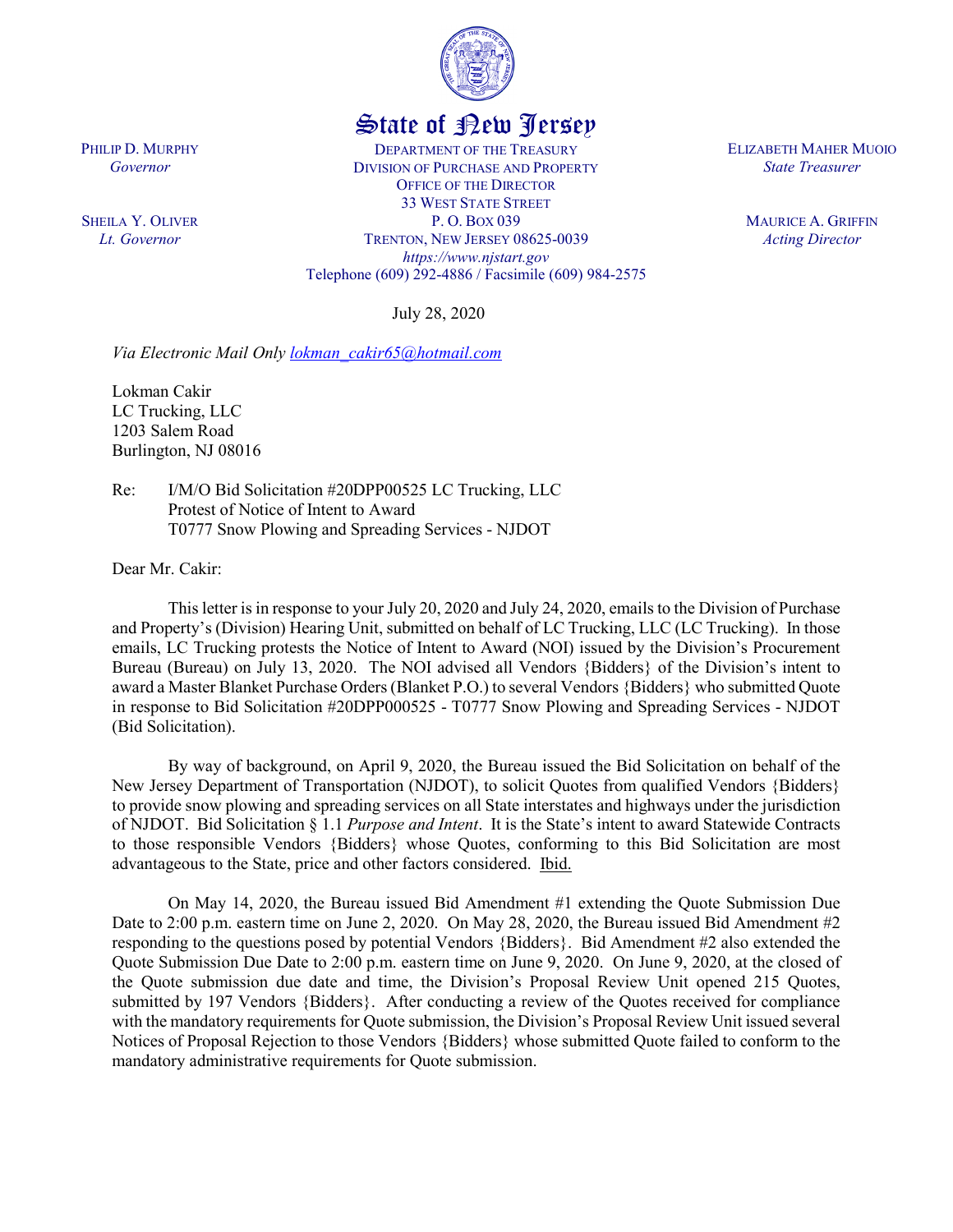The remaining Quotes were forwarded to the Bureau for review and evaluation consistent with the requirements of Bid Solicitation Section 6.7 *Evaluation Criteria*. After the review and evaluation of all Quotes received in response to the Bid Solicitation was completed, the Bureau completed a Recommendation Report which recommended Blanket P.O. awards to those responsible Vendors {Bidders} whose Quotes, conforming to the Bid Solicitation are most advantageous to the State, price and other factors considered. On July 13, 2020, the NOI was issued advising all Vendors {Bidders} that it was the State's intent to award a Blanket P.O.s consistent with the Bureau's Recommendation Report.<sup>[1](#page-1-0)</sup> As it relates to LC Trucking, the Recommendation Report stated:

> LC Trucking submitted a Quote for both Snow Plowing Services and Spreading Services. LC Trucking was deemed partially responsive for Snow Plowing Services and non-responsive for Spreading Services, as detailed below. It is noted that LC Trucking submitted multiple Quotes. The Bureau evaluated all Price Lines submitted by LC Trucking.

> The Bureau determined that LC Trucking was non-responsive for Snow Plowing Price Line 121-125 due to its failure to provide the Hauling Rate, as required by Bid Solicitation Section 4.4.5.2.1(D-2), *Snow Plowing and Hauling Services Price Sheet Instructions*, which states the following: *"If the hauling rate is required for a price line, the Vendor {Bidder} must provide a per truck hauling rate in order to be considered eligible for award of the respective price line. Failure to provide hauling pricing for a price line listed above shall result in the Quote being deemed nonresponsive and ineligible for award of that respective price line."* LC Trucking was deemed responsive for all other Snow Plowing Price Lines bid.

The Bureau recommended that LC Trucking be awarded the following price lines: 127, 128, 129, 130, 149, 158, 159, 171, 223, 224, 226, 228, 229, 230, 237, 247, 283.

On July 20, 2020, the Division received LC Trucking's email stating the following:

I made a mistake on the snow plowing contracts. I am having issues because of the mistake I made. I was unaware that we get paid half during standby. I thought it was same as previous years. That is why I gave lower prices. My subcontractors do not want to work for the prices of standby because it doesnt cover their cost to send trucks out there. If there any way we can fix the prices. If not I am in a tough spot that I cant do any of the sections I have. Sorry for this mistake. Please get back to me as soon as possible

Later that day, LC Trucking wrote the Bureau advising that it wished to withdraw its submitted Quote. Specifically LC Trucking stated:

> We have no choice but to withdraw because I made a mistake and was unaware of the deploy time. I talked with my subcontractors and no one wanted to work. I don't have enough trucks myself to cover any of these

l

<span id="page-1-0"></span><sup>&</sup>lt;sup>1</sup> The list of Vendors {Bidders} who are recommended to receive a Blanket P.O. award are listed in the Bureau's July 9, 2020 Recommendation Report.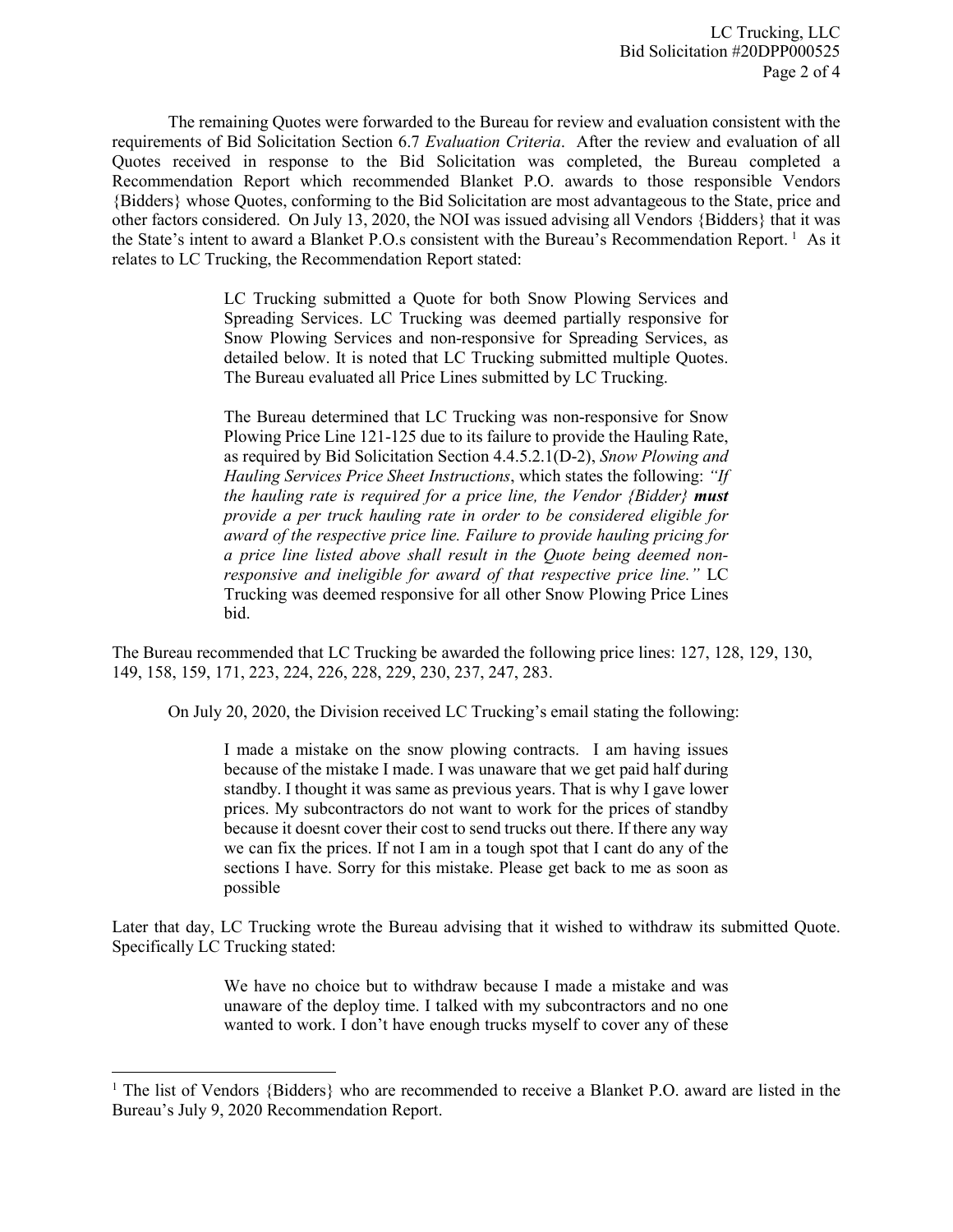sections. We have no choice but to withdraw from the bids. I'm sorry but we have to withdraw.

Based on that correspondence, the Hearing Unit contacted LC Trucking to confirm that it wished to withdraw its submitted Quote. On July 24, 2020, LC Trucking responded noting the following:

| From:    | lokman cakir                                                                                                 |
|----------|--------------------------------------------------------------------------------------------------------------|
| To:      | <b>DPP Protest</b>                                                                                           |
| Subject: | [EXTERNAL] Re: Winter Contracts                                                                              |
| Date:    | Friday, July 24, 2020 8:27:25 AM                                                                             |
|          |                                                                                                              |
|          | SNOW PLOWING SERVICES - D.O.T.                                                                               |
| 127      | <b>REGION: CENTRAL CREW 316 LAWRENCE</b>                                                                     |
|          | <b>SUBREGION: C2</b>                                                                                         |
|          | <b>SNOW SECTION: 5316262</b>                                                                                 |
|          | INTERSTATE 95, FROM FEDERAL CITY ROAD, LAWRENCE TOWNSHIP TO ROUTE 1, LAWRENCE TOWNSHIP<br>(MP 7.2 TO MP 8.9) |
|          | INTERSTATE 295, FROM ARENA DRIVE, HAMILTON TOWNSHIP TO ROUTE 1, LAWRENCE TOWNSHIP (MP<br>61.4 TO MP 67.8)    |
|          | <b>NUMBER OF TRUCKS REQUIRED: 7</b>                                                                          |

On my own I can do this section only. Like I stated before I cant find subcontractors to work. I have to withdraw from the other sections. But I can do price line 127 myself. Please let me know what you guys decide on.

In consideration of LC Trucking's protest, I have reviewed the record of this procurement, including the Bid Solicitation, the submitted Quotes, the relevant statutes, regulations, and case law. This review of the record has provided me with the information necessary to determine the facts of this matter and to render an informed Final Agency Decision on the merits of the protest. I set forth herein the Division's Final Agency Decision.

The New Jersey Courts have long recognized that the purpose of the public bidding process is to "secure for the public the benefits of unfettered competition." *Meadowbrook Carting Co. v. Borough of Island Heights*, 138 N.J. 307, 313 (1994). To that end, the "public bidding statutes exist for the benefit of the taxpayers, not bidders, and should be construed with sole reference to the public good." *Borough of Princeton v. Board of Chosen Freeholders,* 169 N.J. 135, 159-60 (1997). The objective of New Jersey's statutory procurement scheme is "to guard against favoritism, improvidence, extravagance and corruption; their aim is to secure for the public the benefits of unfettered competition." *Barrick v. State of New Jersey*, 218 N.J. 247, 258 (2014) (*citing*, *Keyes Martin & Co. v. Dir. of Div. of Purchase and Prop.*, 99 N.J. 244, 256 (1985)).

In its July 20, 2020, protest email, LC Trucking requests the ability to "fix" the submitted hourly pricing submitted as part of its Quote because if its misunderstanding regarding the terms of the Bid Solicitation. Allowing LC Trucking to revise its pricing information after the Quote submission deadline would result in an impermissible supplementation of the Quote, which the Division cannot allow as doing so would be contrary to the Court's holding in *In re Protest of Award of On-Line Games Prod. & Operation Servs. Contract*, Bid No. 95-X-20175, 279 N.J. Super. 566, 597 (App. Div. 1995). In *On-Line Games* the Appellate Division held that "in clarifying or elaborating on a proposal, a bidder explains or amplifies what